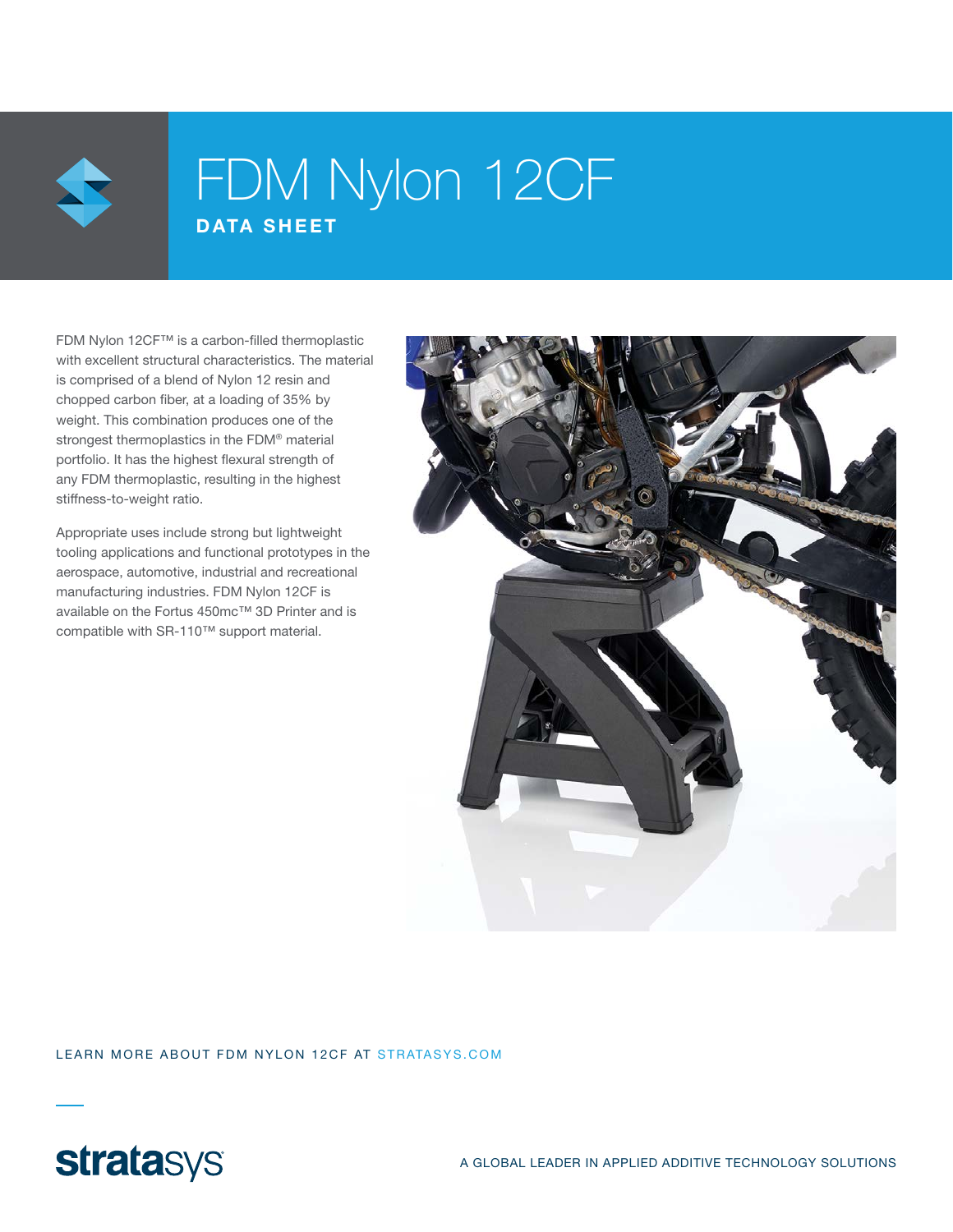

#### At the core: Advanced FDM Technology

FDM (fused deposition modeling) technology works with engineering-grade thermoplastics to build strong, longlasting and dimensionally stable parts with the best accuracy and repeatability of any 3D printing technology. These parts are tough enough to be used as advanced conceptual models, functional prototypes, manufacturing tools and production parts.

#### Meet production demands

FDM systems are as versatile and durable as the parts they produce. Advanced FDM 3D Printers boast the largest build envelopes and material capacities in their class, delivering longer, uninterrupted build times, bigger parts and higher quantities than other additive manufacturing systems, delivering high throughput, duty cycles and utilization rates.

#### Opening the way for new possibilities

FDM 3D Printers streamline processes from design through manufacturing, reducing costs and eliminating traditional barriers along the way. Industries can cut lead times and costs, products turn out better and get to market faster.

#### No special facilities needed

FDM 3D Printers are easy to operate and maintain compared to other additive fabrication systems because there are no messy powders or resins to handle and contain, and no special venting is required because FDM systems don't produce noxious fumes, chemicals or waste.

|                                                                     | <b>TEST</b><br><b>METHOD</b> | <b>ENGLISH</b>    |                   | <b>METRIC</b> |            |
|---------------------------------------------------------------------|------------------------------|-------------------|-------------------|---------------|------------|
| <b>MECHANICAL PROPERTIES<sup>1</sup></b>                            |                              | XZ Axis           | ZX Axis           | XZ Axis       | ZX Axis    |
| <b>Tensile Strength, Yield</b><br>(Type 1, 0.125", 0.2"/min) PSI    | ASTM D638                    | 9,190 psi         | 4,170 psi         | 63.4 MPa      | 28.8 MPa   |
| <b>Tensile Strength, Ultimate</b><br>(Type 1, 0.125", 0.2"/min) PSI | ASTM D638                    | 10,960 psi        | 4,990 psi         | 75.6 Mpa      | 34.4 MPa   |
| <b>Tensile Modulus</b><br>(Type 1, 0.125", 0.2"/min) PSI            | ASTM D638                    | $1.1$ Msi         | $0.33$ Msi        | 7515 MPa      | 2300 MPa   |
| <b>Tensile Elongation at Break</b><br>(Type 1, 0.125", 0.2"/min) %  | ASTM D638                    | 1.9%              | 1.2%              | 1.9%          | 1.2%       |
| <b>Tensile Elongation at Yield</b><br>(Type 1, 0.125", 0.2"/min) %  | ASTM D638                    | 0.9%              | 1.1%              | 0.9%          | 1.1%       |
| <b>Flexural Strength</b><br>(Method 1, 0.05"/min) PSI               | ASTM D790                    | 20.660 psi        | 8.430 psi         | 142 MPa       | 58.1 MPa   |
| <b>Flexural Modulus</b><br>(Method 1, 0.05"/min) PSI                | ASTM D790                    | $1.5$ Msi         | $0.3$ Msi         | 10,620 Mpa    | 1830 MPa   |
| <b>Flexural Strain at Break</b><br>(Method 1, 0.05"/min) PSI        | ASTM D790                    | 3%                | 3%                | 3%            | 3%         |
| <b>IZOD Impact, notched</b><br>(Method A, 23 °C) ft-lbf/in          | ASTM D256                    | $1.6$ ft-lb/in    | $0.4$ ft- $lb/in$ | $85$ J/m      | $21.4$ J/m |
| <b>IZOD Impact, un-notched</b><br>(Method A, 23 °C) ft-lbf/in       | ASTM D256                    | $5.8$ ft- $Ib/in$ | $1.6$ ft-lb/in    | $310$ J/m     | $85$ J/m   |

| <b>THERMAL PROPERTIES<sup>2</sup></b>                                                          | <b>TEST</b><br><b>METHOD</b> | <b>ENGLISH</b>                 | <b>METRIC</b>                   |
|------------------------------------------------------------------------------------------------|------------------------------|--------------------------------|---------------------------------|
| Heat Deflection (HDT) @ 264 psi                                                                | ASTM D648                    | 289 °F                         | 143 °C                          |
| <b>Glass Transition Temperature (Tg)</b>                                                       | DMA (SSYS)                   | 105 °F                         | 41 °C                           |
| <b>Coefficient of Thermal Expansion (flow)</b><br>at 104 °F (40 °C)                            | ASTM E831                    | 14 $\mu$ in/(in· $\degree$ F)  | $25 \mu m/(m \cdot ^{\circ}C)$  |
| <b>Coefficient of Thermal Expansion (flow)</b><br>at 212 °F (100 °C)                           | ASTM E831                    | 15 $\mu$ in/(in· $\degree$ F)  | $27 \mu m/(m \cdot ^{\circ}C)$  |
| <b>Coefficient of Thermal Expansion (xflow)</b><br>at 104 °F (40 °C)                           | ASTM E831                    | 83 $\mu$ in/(in· $\degree$ F)  | 150 $\mu$ m/(m· $^{\circ}$ C)   |
| <b>Coefficient of Thermal Expansion (xflow)</b><br>(flow) at 212 $\degree$ F (100 $\degree$ C) | ASTM E831                    | 167 $\mu$ in/(in· $\degree$ F) | $300 \mu m/(m \cdot ^{\circ}C)$ |
| <b>Melting Temperature</b>                                                                     |                              | 433 °F                         | 223 °C                          |

| ELECTRICAL PROPERTIES              | <b>TEST METHOD</b> | <b>VALUE</b>        |
|------------------------------------|--------------------|---------------------|
| <b>Volume Resistivity (kOhms)</b>  | ASTM D257          | $5.4E+03 - 3.9E+04$ |
| <b>Surface Resistivity (kOhms)</b> | ASTM D257          | $3.3E+03 - 6.9E+04$ |